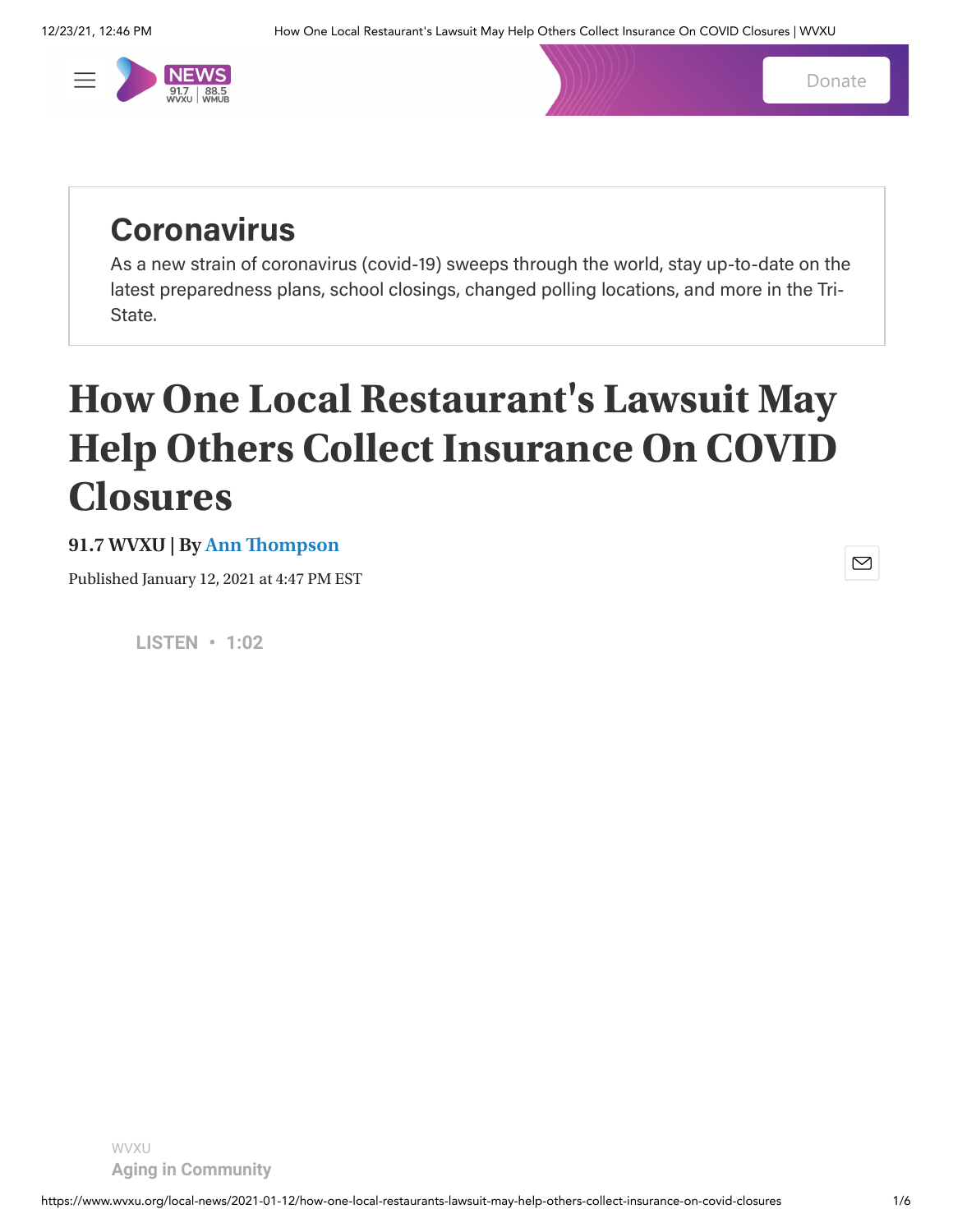

*Courtesy Of Primavista /*

A Hamilton County judge is allowing Primavista's lawsuit against Cincinnati Insurance to proceed to trial.

A decision by a Hamilton County judge Jan. 7 may open the door for many Ohio businesses to sue insurance companies over lost business due to COVID.

Judge Thomas Beridon refused to dismiss a lawsuit filed by the restaurant Primavista against Cincinnati Insurance, saying, "whether COVID-19 and/or Ohio's orders caused property damage is a question of fact. As such, a reasonable jury could

 $\mathsf{WV} \mathsf{X} \mathsf{U}$ **Aging in Community**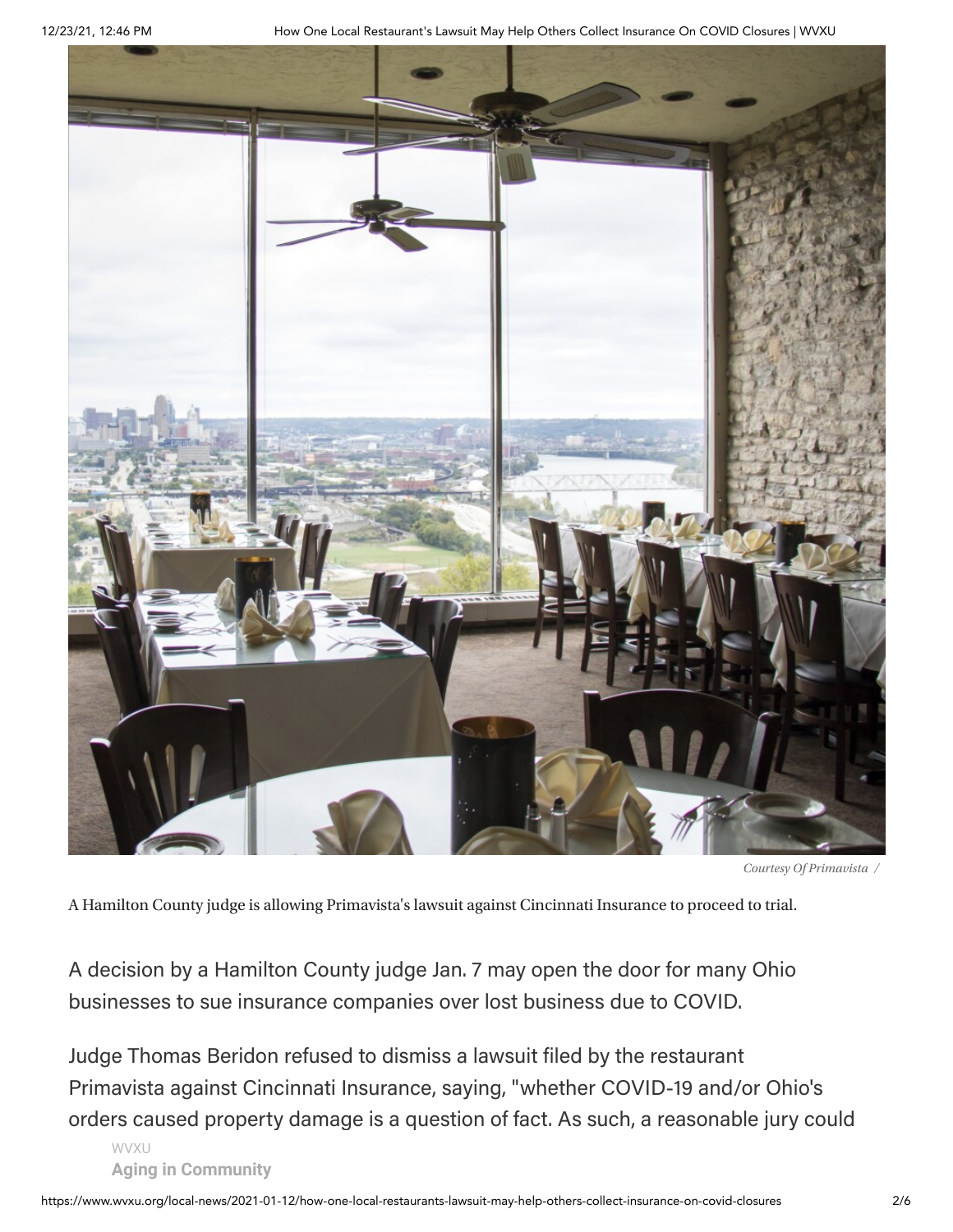The Price Hill restaurant says it had a comprehensive policy with broad coverage and viruses are not excluded.

Primavista attorney Steve Wolterman says the fact that the policy did not exclude coverage for viruses, like many policies do, "was a driving factor in causing our client to believe coverage was applicable here."

Wolterman sees this court decision as "an extremely important hurdle but it's an early one. There's a long road ahead." He intends to file a class-action lawsuit for the dozens and dozens of Ohio businesses he's heard from who are insured by Cincinnati Insurance.

Wolterman's partner Matt Metzger says some businesses just take the insurance company's word for it that loss of business because of COVID is not covered.

"This is not a settled question," he says. "There are dozens of cases that disagree with that contention and dozens of cases around the country that are going to trial where a jury is going to decide that issue, whether a virus does cause physical loss or physical damage."

Cincinnati Insurance didn't want to comment on pending litigation but said this in an email to WVXU:

"We respect the legal process. As this case continues, we believe that the language of our policy contract will ultimately be enforced. Our commercial property insurance policies require direct physical loss or damage to property and do not provide coverage in this case."

Primavista was closed for months and has since reopened with reduced capacity.

Read Judge Beridon's order in full below.

Judge Beridon Order [Denying](https://www.scribd.com/document/490529446/Judge-Beridon-Order-Denying-Motion-to-Dismiss#from_embed) Motion to Dismiss by [WVXU](https://www.scribd.com/user/294779999/WVXU-News#from_embed) News on Scribd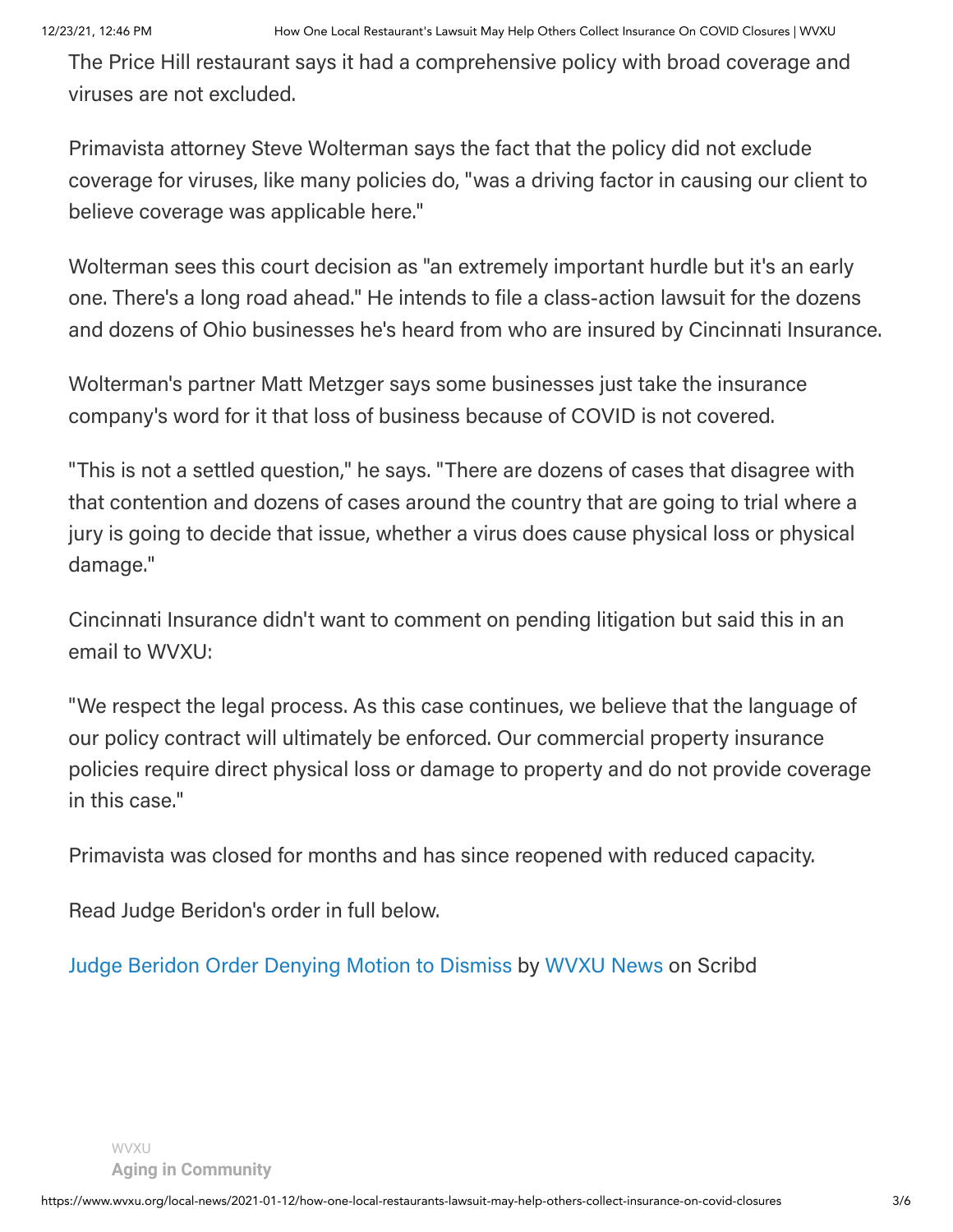|                                                | entitled to coverage. Accordingly, Cincinnati Insurance's Motion to Dismiss is Denied.<br>So Ordered. |                 |
|------------------------------------------------|-------------------------------------------------------------------------------------------------------|-----------------|
|                                                | Judge Thomas Q. Beridon                                                                               |                 |
| parties.                                       | PRAECIPE TO THE CLERK: Please provide copies to all counsel and unrepresented                         |                 |
|                                                |                                                                                                       |                 |
|                                                |                                                                                                       |                 |
|                                                |                                                                                                       |                 |
|                                                |                                                                                                       |                 |
|                                                |                                                                                                       |                 |
|                                                |                                                                                                       |                 |
| Download this PDF                              | of 2<br>$\overline{2}$                                                                                | кл<br><b>KN</b> |
|                                                | $COVID-19$<br>coronavirus                                                                             | Primavista      |
| <b>Tags</b><br><b>Local News</b><br>newsletter |                                                                                                       |                 |



## **Ann [Thompson](https://www.wvxu.org/people/ann-thompson)**

With more than 30 years of journalism experience in the Greater Cincinnati market, Ann Thompson brings a wealth of knowledge and expertise to her reporting. She has reported for WKRC, WCKY, WHIO-TV, Metro Networks and CBS/ABC Radio.

 $P$  is 2019 and 2019 and 2019 and 2019 and 2019 and 2019 and 2019 and 2019 and 2019 and 2019 and 2019 and 2019 and 2019 and 2019 and 2019 and 2019 and 2019 and 2019 and 2019 and 2019 and 2019 and 2019 and 2019 and 2019 an **Aging in Community** 

 $\boxtimes$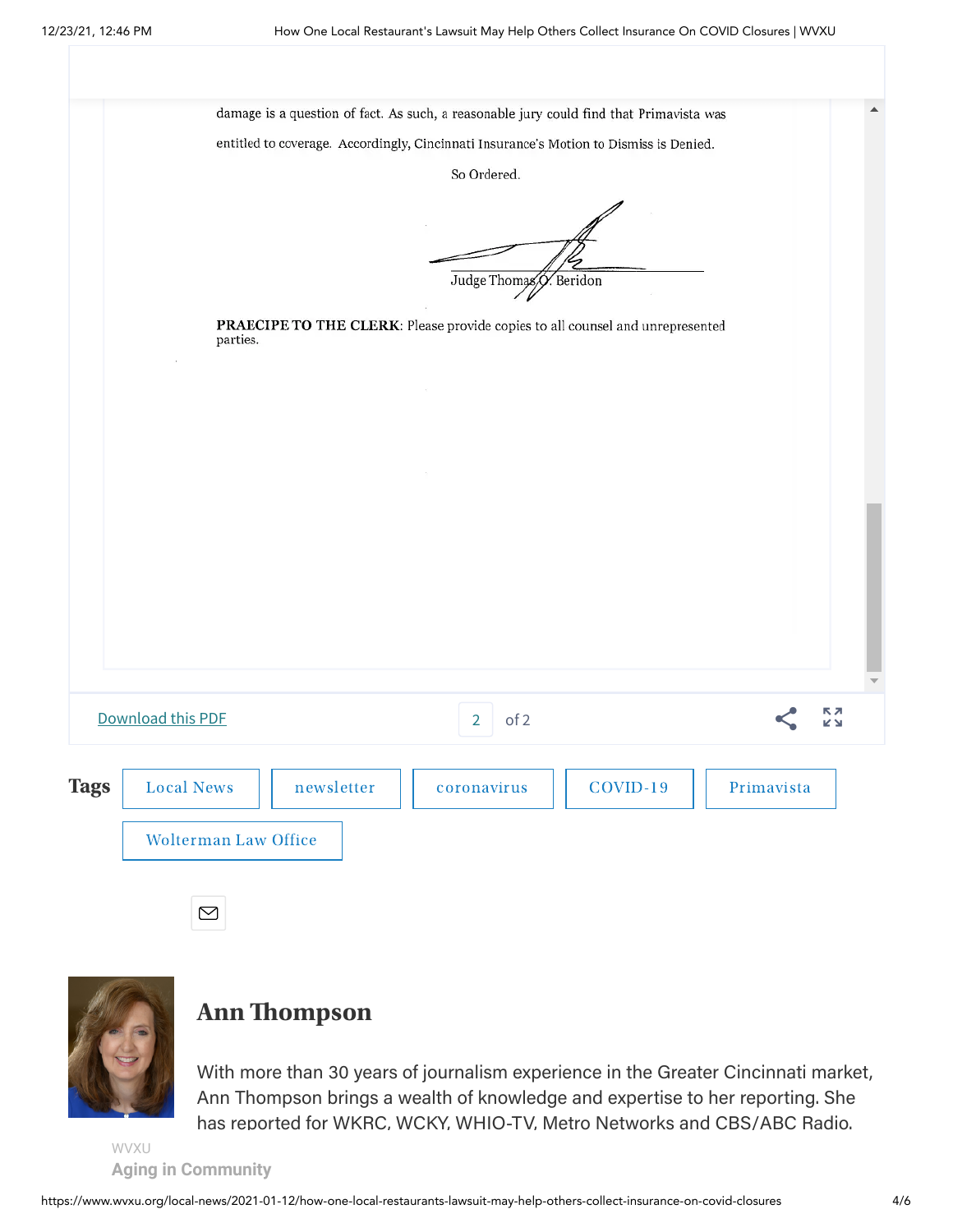12/23/21, 12:46 PM How One Local Restaurant's Lawsuit May Help Others Collect Insurance On COVID Closures | WVXU

market radio in Ohio. She has won awards from the Association of Women in Communications and the Alliance for Women in Media. Ann reports regularly on science and technology in Focus on Technology.

[See stories by Ann Thompson](https://www.wvxu.org/people/ann-thompson)

### Support for WVXU is provided by









Stay Connected

© 2021 Cincinnati Public Radio

[Cincinnati](https://www.cinradio.org/) Public Radio w∨x∪<br>**[Aging in Community](https://www.wvxu.org/about-wvxu)**